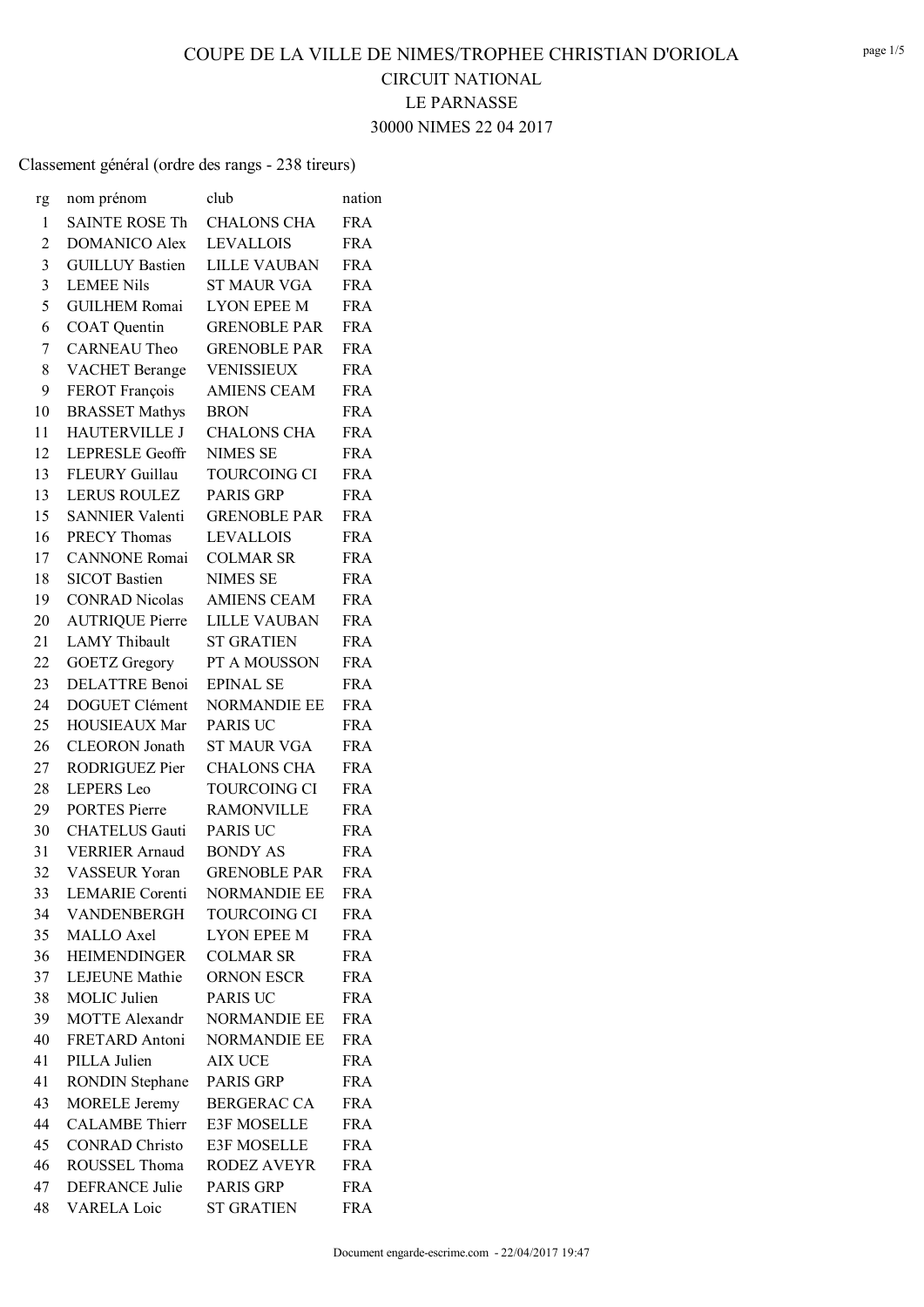| rg       | nom prénom                                    | club                                    | nation                   |
|----------|-----------------------------------------------|-----------------------------------------|--------------------------|
| 49       | <b>TOUSSAINT Greg</b>                         | <b>BEAUMONT OIS</b>                     | <b>FRA</b>               |
| 50       | <b>MICHEL David</b>                           | <b>BONDY AS</b>                         | <b>FRA</b>               |
| 51       | <b>CORUBLE Nicola</b>                         | <b>DIEPPE FL</b>                        | <b>FRA</b>               |
| 52       | KILO Clayde                                   | <b>AULNAY CE</b>                        | <b>FRA</b>               |
| 53       | <b>GUILLEMOT Yilu</b>                         | <b>BRON</b>                             | <b>FRA</b>               |
| 54       | <b>ABDOU El Habib</b>                         | <b>DOUAI CE</b>                         | <b>FRA</b>               |
| 55       | LHOTELLERY Ju                                 | <b>AULNAY CE</b>                        | <b>FRA</b>               |
| 56       | <b>CHANUT Simon</b>                           | <b>NORD ISERE</b>                       | <b>FRA</b>               |
| 57       | <b>GUY Hubert</b>                             | <b>VENISSIEUX</b>                       | <b>FRA</b>               |
| 58       | <b>JEUNET MANCY</b>                           | VENISSIEUX                              | <b>FRA</b>               |
| 59       | WINGERTER Mor                                 | <b>GRENOBLE PAR</b>                     | <b>FRA</b>               |
| 60       | <b>FEUILLATRE Ra</b>                          | <b>PARIS GRP</b>                        | <b>FRA</b>               |
| 61       | <b>GOUBERT Micka</b>                          | <b>RODEZ AVEYR</b>                      | <b>FRA</b>               |
| 62       | <b>BATTUT</b> Fabien                          | VENISSIEUX                              | <b>FRA</b>               |
| 63       | <b>BELLAMY</b> Romai                          | <b>CHALONS CHA</b>                      | <b>FRA</b>               |
| 64       | <b>LEFEUVRE</b> Adrie                         | <b>LEVALLOIS</b>                        | <b>FRA</b>               |
| 65       | <b>GOULUT</b> Sebastie                        | <b>CHARTRES CEA</b>                     | <b>FRA</b>               |
| 66       | <b>DUCLOS</b> Matteo                          | <b>ST GRATIEN</b>                       | <b>FRA</b>               |
| 67       | <b>COULET</b> Gregoire                        | <b>NIMES SE</b>                         | <b>FRA</b>               |
| 67       | <b>LOGETTE</b> Gregor                         | <b>TOULOUSE UC</b>                      | <b>FRA</b>               |
| 69       | EL HAOUARI Kar                                | <b>RODEZ AVEYR</b>                      | <b>FRA</b>               |
| 70       | <b>FOLLOT Alexis</b>                          | TROYES TG                               | <b>FRA</b>               |
| 71       | LE BARS Renan                                 | <b>RENNES CSG</b>                       | <b>FRA</b>               |
| 72       | <b>PLATRET Bertran</b>                        | <b>NANTES NEC</b>                       | <b>FRA</b>               |
| 73       | PAWLACZYK Fra                                 | <b>LILLE VAUBAN</b>                     | <b>FRA</b>               |
|          |                                               |                                         |                          |
|          |                                               |                                         |                          |
| 74       | <b>RANDOL Christo</b><br><b>ROBERT Julien</b> | <b>RAMONVILLE</b><br><b>AUVERGNE TE</b> | <b>FRA</b>               |
| 75<br>76 | <b>FOUGY Nathan</b>                           | <b>NORMANDIE EE</b>                     | <b>FRA</b><br><b>FRA</b> |
| 77       | <b>GILBERT</b> Antoine                        | <b>GAGNY CT</b>                         | <b>FRA</b>               |
| 77       | KUSIAK Joffrey                                | AULNAY CE                               | <b>FRA</b>               |
| 79       | <b>BUNETEL Stanisl</b>                        | <b>E3F MOSELLE</b>                      | <b>FRA</b>               |
| 80       | <b>FOLLEREAU Fer</b>                          | COETQUIDAN                              | <b>FRA</b>               |
| 81       | <b>BROUTE</b> Donatie                         | <b>HYERES</b>                           | <b>FRA</b>               |
| 82       | <b>FAURE</b> Raphael                          | <b>ST GRATIEN</b>                       | <b>FRA</b>               |
| 83       | <b>DESBOIS</b> Guillau                        | <b>GRENOBLE PAR</b>                     | <b>FRA</b>               |
| 84       | <b>BLOT</b> Remi                              | <b>CHALONS CHA</b>                      | <b>FRA</b>               |
| 85       | LE BERRE Gaetan                               | <b>TOULON VAR</b>                       | <b>FRA</b>               |
| 86       | <b>DELHOMME</b> Mar                           | LYON EPEE M                             | <b>FRA</b>               |
| 87       | YERETZIAN Vinc                                | <b>GRENOBLE PAR</b>                     | <b>FRA</b>               |
| 88       | <b>TRINCKVEL Pier</b>                         | <b>PARIS UC</b>                         | <b>FRA</b>               |
| 89       | <b>CHAUVAT</b> Patric                         | <b>LANGRUNE ESC</b>                     | FRA                      |
| 89       | <b>FOREST Michael</b>                         | <b>MELUN VDS</b>                        | <b>FRA</b>               |
| 89       | PHILIPPE Arthur                               | <b>ST GRATIEN</b>                       | <b>FRA</b>               |
| 92       | <b>CONTREPOIS Si</b>                          | <b>TOULON VAR</b>                       | <b>FRA</b>               |
| 93       | RAULO Maxime                                  | <b>ST GRATIEN</b>                       | <b>FRA</b>               |
| 94       | <b>IVES</b> Noe                               | <b>RAMONVILLE</b>                       | <b>FRA</b>               |
| 95       | FERMAUD Gabrie                                | <b>NIMES SE</b>                         | <b>FRA</b>               |
| 95       | <b>GRANDIDIER Joh</b>                         | LUNEVILLE CE                            | <b>FRA</b>               |
| 97       | <b>CHABAS</b> Severin                         | AIX UCE                                 | <b>FRA</b>               |
| 98       | <b>DRAPIER</b> Aurelie                        | PARIS GRP                               | <b>FRA</b>               |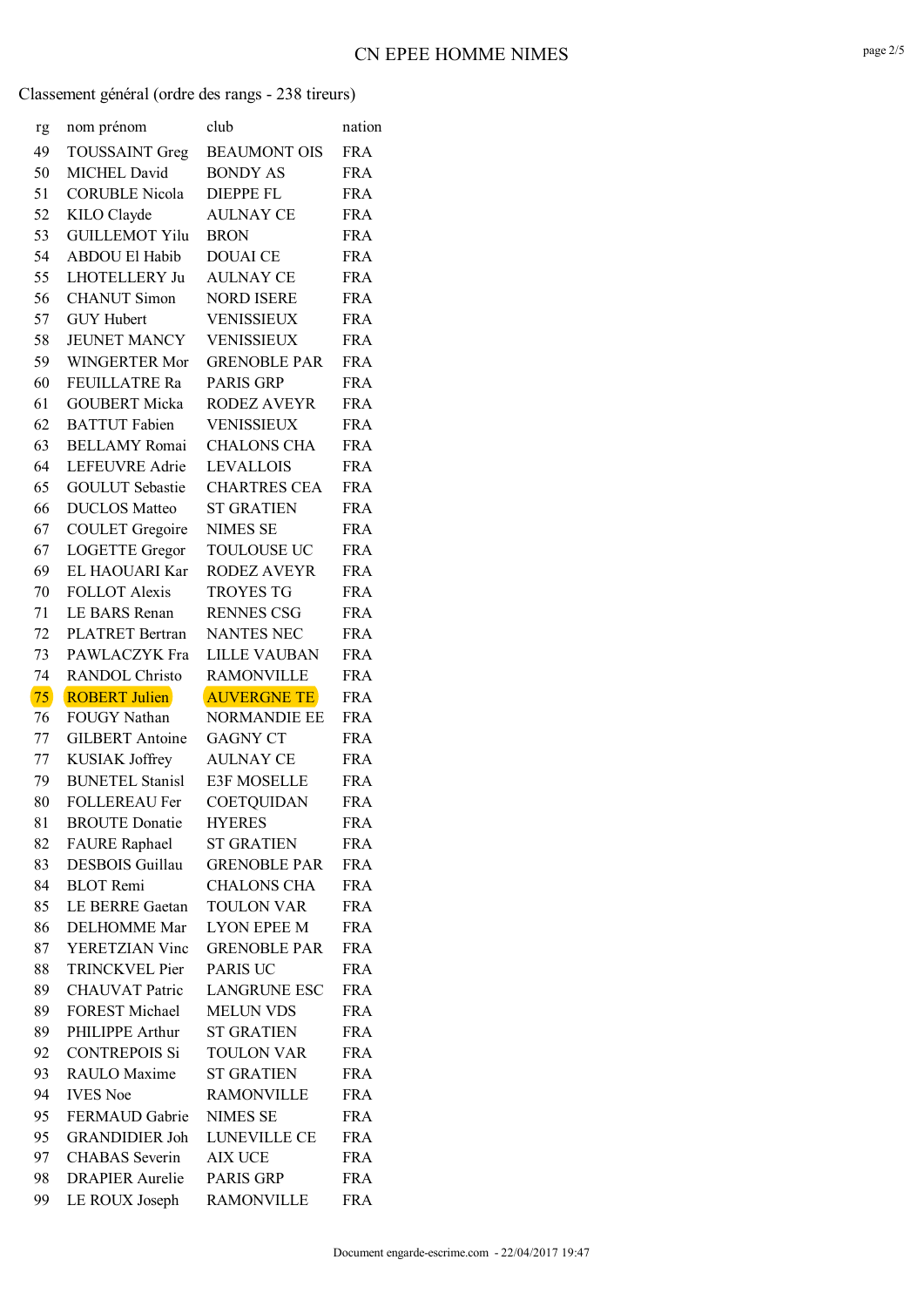# **CN EPEE HOMME NIMES**

| rg  | nom prénom             | club                | nation     |
|-----|------------------------|---------------------|------------|
| 100 | <b>BOCQUET Nicola</b>  | <b>NANTES NEC</b>   | <b>FRA</b> |
| 101 | PRYEN Gregoire         | <b>TOURCOING CI</b> | <b>FRA</b> |
| 102 | <b>JURADO SOSSA</b>    | <b>ST GRATIEN</b>   | <b>FRA</b> |
| 103 | <b>BERRY</b> Joffrey   | <b>GAGNY CT</b>     | <b>FRA</b> |
| 104 | <b>REBUS Gregory</b>   | <b>PARIS GRP</b>    | <b>FRA</b> |
| 105 | <b>BRETON Thibault</b> | <b>AMIENS CEAM</b>  | <b>FRA</b> |
| 106 | <b>GUILLEMIN Pierr</b> | <b>NIMES SE</b>     | <b>FRA</b> |
| 107 | <b>GREZANLE Vale</b>   | <b>VENELLES EST</b> | <b>FRA</b> |
| 108 | <b>GENTY Maximili</b>  | <b>BEAUMONT OIS</b> | <b>FRA</b> |
| 109 | FEZARD Fulcran         | <b>NIMES SE</b>     | <b>FRA</b> |
| 110 | <b>CROCHEMORE J</b>    | <b>MIRAMAS OP</b>   | <b>FRA</b> |
| 111 | PENSO Adrien           | <b>PARIS GRP</b>    | <b>FRA</b> |
| 112 | NIVOT Jean Edou        | <b>RAMONVILLE</b>   | <b>FRA</b> |
| 113 | <b>CHARLOT</b> Joanne  | SAINTES CE          | <b>FRA</b> |
| 114 | <b>COLLIN</b> Theo     | <b>MACON ESC</b>    | <b>FRA</b> |
| 115 | <b>RAMBERT</b> Damie   | <b>ROMANS BDP</b>   | <b>FRA</b> |
| 116 | <b>LEGAGNEUR Gre</b>   | <b>LYON EPEE M</b>  | <b>FRA</b> |
| 117 | <b>DOUSSE</b> Christia |                     | SUI        |
| 118 | <b>BOURSE Mickaël</b>  | <b>DIGNE CE</b>     | <b>FRA</b> |
| 119 | <b>LAMBERT Kryss</b>   | <b>BEAUVAIS ACA</b> | <b>FRA</b> |
| 120 | <b>BAUMERT</b> David   | <b>CASTELNAU LL</b> | <b>FRA</b> |
| 120 | <b>BELLEVIER Hug</b>   | <b>ORNON ESCR</b>   | <b>FRA</b> |
| 122 | <b>TAUREAU Romai</b>   | <b>BRON</b>         | <b>FRA</b> |
| 123 | <b>BOUDJAOUI PLO</b>   | <b>DOUAI</b> CE     | <b>FRA</b> |
| 124 | <b>BRECQUEVILLE</b>    | <b>HYERES</b>       | <b>FRA</b> |
| 125 | <b>LANTERI Marc A</b>  | LE CANNET ES        | <b>FRA</b> |
| 126 | <b>LEROUX Laurent</b>  | <b>ST GRATIEN</b>   | <b>FRA</b> |
| 127 | <b>LEFEBVRE Harol</b>  | <b>BOBIGNY AC</b>   | <b>FRA</b> |
| 128 | <b>COQUECO GUER</b>    | <b>ST GRATIEN</b>   | <b>FRA</b> |
| 129 | <b>BONAVENTURE</b>     | <b>PARIS UC</b>     | <b>FRA</b> |
| 130 | <b>CLADIER</b> Lionel  | <b>ST MAUR VGA</b>  | <b>FRA</b> |
| 131 | PARIS LE CLERC         | <b>TROYES TG</b>    | <b>FRA</b> |
| 132 | <b>VERVOITTE Loui</b>  | <b>PARIS UC</b>     | <b>FRA</b> |
| 133 | <b>DRON</b> Ricardo    | <b>CHALONS CHA</b>  | <b>FRA</b> |
| 134 | MISTRE-SCHAA           | <b>AIX UCE</b>      | <b>FRA</b> |
| 135 | <b>DUCHENE MAR</b>     | <b>ARGELES SE</b>   | <b>FRA</b> |
| 136 | <b>DUBESSY</b> Romai   | <b>COURBEVOIE</b>   | <b>FRA</b> |
| 137 | DALSASSO Jean          | <b>HYERES</b>       | <b>FRA</b> |
| 138 | <b>JUBAULT</b> Samuel  | <b>ST GRATIEN</b>   | <b>FRA</b> |
| 139 | PETERS Alexandr        | <b>MELUN VDS</b>    | <b>FRA</b> |
| 140 | <b>GERARD</b> Louis    | <b>ST MAUR VGA</b>  | <b>FRA</b> |
| 141 | <b>CORNACCHIA A</b>    | <b>GAGNY CT</b>     | <b>FRA</b> |
| 142 | <b>BEAUNES</b> Tristan | <b>CAYENNE CE</b>   | <b>FRA</b> |
| 143 | ROGER Zacharie         | RODEZ AVEYR         | <b>FRA</b> |
| 144 | <b>DEDIEU Bertrand</b> | <b>GRENOBLE PAR</b> | <b>FRA</b> |
| 145 | <b>KARKULOWSKI</b>     | <b>NANTES NEC</b>   | <b>FRA</b> |
| 146 | <b>FOUILLARD Thie</b>  | <b>COLMAR SR</b>    | <b>FRA</b> |
| 147 | <b>JOBARD</b> Romain   | <b>LILLE VAUBAN</b> | <b>FRA</b> |
| 147 | <b>VIALLE</b> Romain   | PARIS GRP           | <b>FRA</b> |
| 149 | <b>MARTI Hugo</b>      | <b>NIMES SE</b>     | <b>FRA</b> |
| 150 | <b>CHAUMOND Lio</b>    | <b>ST GRATIEN</b>   | <b>FRA</b> |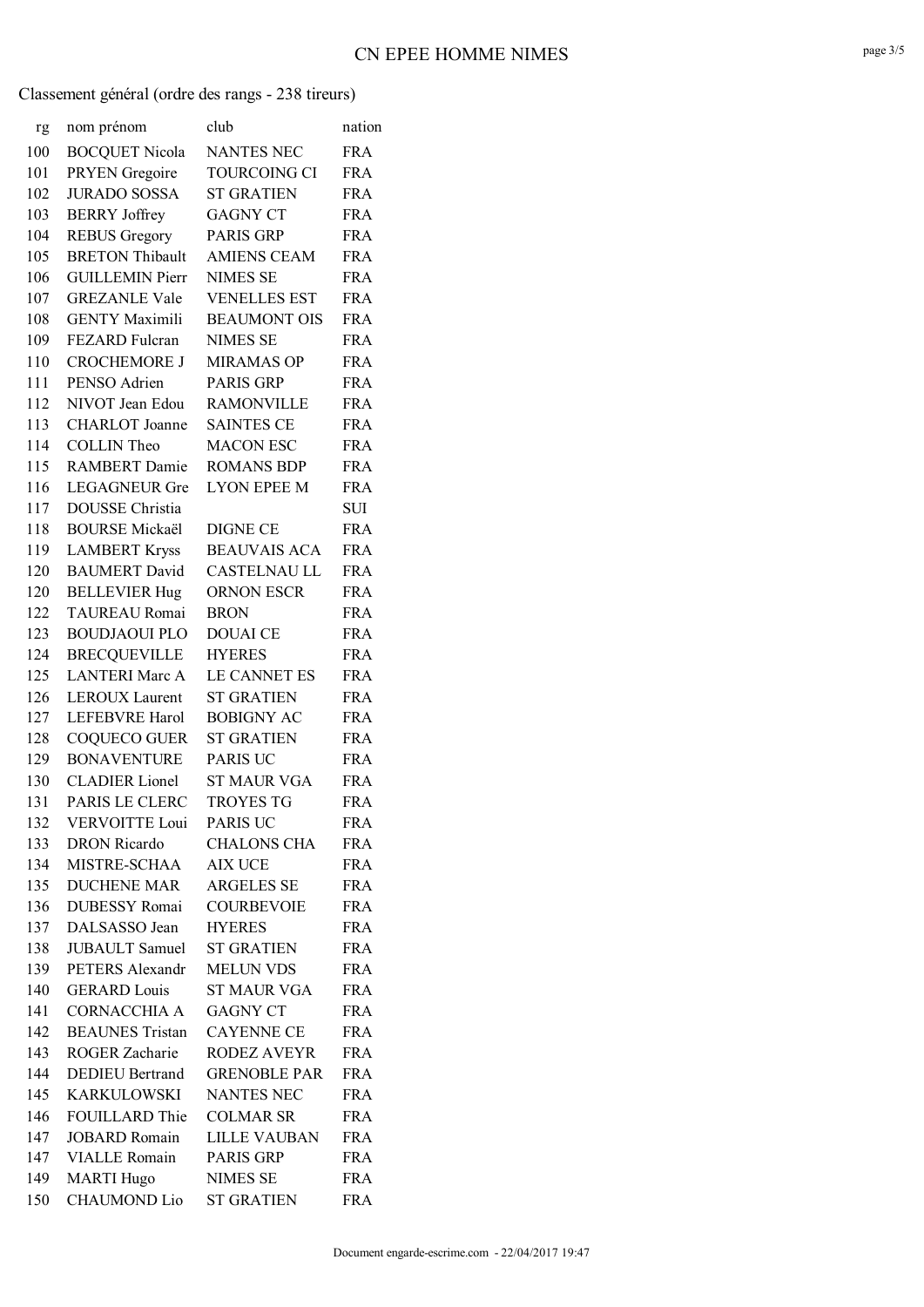# **CN EPEE HOMME NIMES**

| rg  | nom prénom              | club                | nation     |
|-----|-------------------------|---------------------|------------|
| 151 | <b>ALAVOINE LON</b>     | <b>CHALON SAON</b>  | <b>FRA</b> |
| 152 | <b>CONGOS</b> Sebastie  | <b>VALENCIENNES</b> | <b>FRA</b> |
| 153 | <b>VALCARCEL Vic</b>    | <b>LYON EPEE M</b>  | <b>FRA</b> |
| 154 | <b>JEANDEL</b> Eric     | <b>LUNEVILLE CE</b> | <b>FRA</b> |
| 154 | PASCARETTI Ma           | <b>ROMANS BDP</b>   | <b>FRA</b> |
| 156 | CHRISTIN Thibau         | <b>DECINES CS</b>   | <b>FRA</b> |
| 157 | <b>BEAUDOT</b> Pierre   | <b>NEVERS CE</b>    | <b>FRA</b> |
| 158 | <b>TAUFFENBERGE</b>     | <b>TOULOUSE UC</b>  | <b>FRA</b> |
| 159 | <b>PELLE Nicolas</b>    | <b>EVREUX JA</b>    | <b>FRA</b> |
| 160 | <b>MOTTE</b> Sebastien  | <b>NORMANDIE EE</b> | <b>FRA</b> |
| 160 | QUARDELLE Cha           | <b>DIEPPE FL</b>    | <b>FRA</b> |
| 162 | <b>HAYETTE Guilla</b>   | <b>CALUIRE</b>      | <b>FRA</b> |
| 163 | PIRAME Guihlem          | <b>NIMES LASSAL</b> | <b>FRA</b> |
| 164 | ALBOUY Theo             | <b>BOBIGNY AC</b>   | <b>FRA</b> |
| 165 | <b>BOYER Victor</b>     | <b>GRENOBLE PAR</b> | <b>FRA</b> |
| 166 | PIANFETTI Sacha         | <b>CORBAS</b>       | <b>FRA</b> |
| 167 | <b>DOMINICI Rapha</b>   | <b>RODEZ AVEYR</b>  | <b>FRA</b> |
| 168 | <b>DUCLOS</b> Kevin     | <b>BRIVE CE</b>     | <b>FRA</b> |
| 169 | <b>TREMOUREUX J</b>     | <b>COMPIEGNE CE</b> | <b>FRA</b> |
| 170 | <b>RIEU Robin</b>       | <b>RODEZ AVEYR</b>  | <b>FRA</b> |
| 171 | <b>CARDOZE</b> Etienn   | <b>ST GRATIEN</b>   | <b>FRA</b> |
| 172 | KALMBACH Arn            | <b>GEISPOLSHEIM</b> | <b>FRA</b> |
| 173 | TUNDO Andrea            | <b>AIX UCE</b>      | <b>FRA</b> |
| 174 | <b>LONGEAUX Matt</b>    | <b>RODEZ AVEYR</b>  | <b>FRA</b> |
| 175 | <b>TEILLER Denis</b>    | <b>ANGERS NDC</b>   | <b>FRA</b> |
| 176 | <b>BREDA</b> Loic       | <b>BOBIGNY AC</b>   | <b>FRA</b> |
| 177 | <b>BONNAUDET Ba</b>     | <b>TOULON VAR</b>   | <b>FRA</b> |
| 178 | <b>SANCHEZ Jeremy</b>   | <b>NARBONNE</b>     | <b>FRA</b> |
| 179 | <b>DEVILLERS</b> Fran   | <b>BOBIGNY AC</b>   | <b>FRA</b> |
| 180 | <b>DUFRAIGNE Luc</b>    | LE CREUSOT          | <b>FRA</b> |
| 181 | <b>LERMECHAIN AI</b>    | <b>DIEPPE FL</b>    | <b>FRA</b> |
| 182 | <b>JUBAULT</b> Adrien   | MONTPEL UC          | <b>FRA</b> |
| 183 | <b>RENOUVEL Quen</b>    | ORNON ESCR          | <b>FRA</b> |
| 184 | <b>GOSSIN Cédric</b>    | <b>MASSY CE</b>     | <b>FRA</b> |
| 185 | <b>FOSSEY Yoann</b>     | <b>BERGERAC CA</b>  | FRA        |
| 185 | <b>SINGH Paolo</b>      | <b>VENELLES EST</b> | <b>FRA</b> |
| 187 | <b>LENOIR Alexandr</b>  | ST MAUR VGA         | FRA        |
| 187 | RIBOREAU Jean-          | <b>ALES ESCRIME</b> | <b>FRA</b> |
| 189 | <b>KRUMMENACK</b>       | <b>SARREBOURG</b>   | <b>FRA</b> |
| 190 | <b>GOSSWILLER Fr</b>    | <b>MELUN VDS</b>    | <b>FRA</b> |
| 191 | LAUDUMIEY Ben           | <b>NIMES SE</b>     | <b>FRA</b> |
| 192 | <b>DIABATE</b> Keletig  | <b>BEAUVAIS ACA</b> | FRA        |
| 193 | REPIQUET Matthi         | <b>PONTARLIER</b>   | <b>FRA</b> |
| 194 | <b>VARLET</b> Mathieu   | <b>DOUAI CE</b>     | <b>FRA</b> |
| 194 | <b>VASEUX Antonin</b>   | <b>ST MAUR VGA</b>  | <b>FRA</b> |
| 196 | <b>DEFEVER</b> Boris    | <b>ANGLET SE</b>    | <b>FRA</b> |
| 197 | <b>GUICHARNAUD</b>      | LE CANNET ES        | <b>FRA</b> |
| 198 | <b>BICHASCLE</b> Seba   | ANGERS NDC          | <b>FRA</b> |
| 199 | <b>RIVIERE</b> Natanael | <b>NEVERS CE</b>    | <b>FRA</b> |
| 200 | <b>SALACH Arthur</b>    | <b>TROYES TG</b>    | <b>FRA</b> |
| 201 | <b>SAVARIN Yoann</b>    | <b>ST MAUR VGA</b>  | <b>FRA</b> |